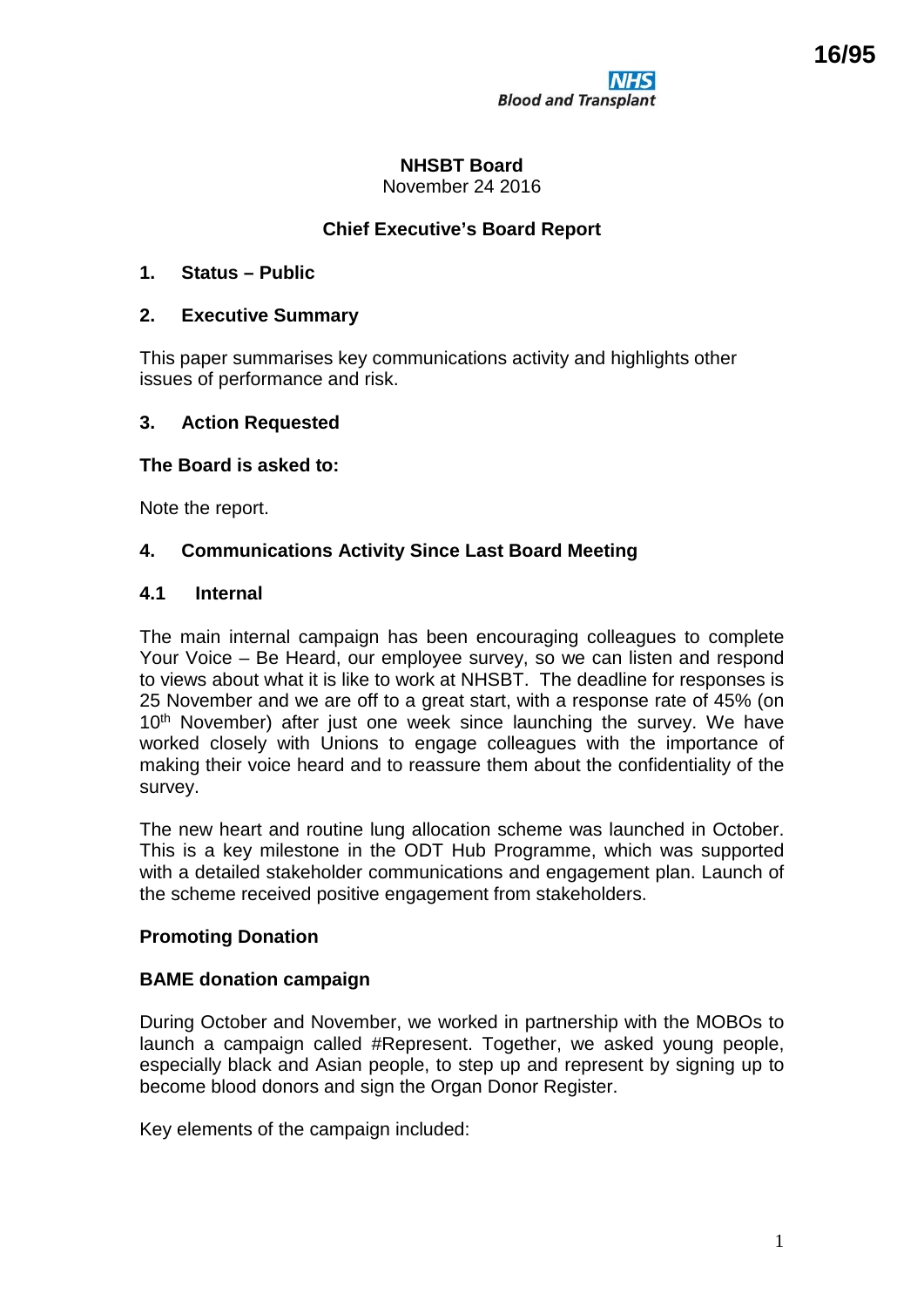• Creating a music video with a powerful message. Written and performed by UK Grime artist and 2016 MOBO Award nominee Lady

Leshurr, the video (see images) [\(http://bit.ly/represent\\_mobo\\_social\)](http://bit.ly/represent_mobo_social) showcases leading UK celebrities including record breaking Olympian Nicola Adams MBE, TV presenter and wheelchair basketball player Ade Adepitan, Chuka Umunna MP and MOBO's own Founder and CEO Kanya King MBE.



- On Monday 24 October held a parliamentary event at Speaker's House to launch our campaign partnership with MOBO and our collaborative video 'Represent'. The event was attended by 56 guests.
- 'Represent' campaign was also used to promote organ donation by delivering an ad about organ donation on social media to people who had signed up as a blood donor during the campaign.



- We also held a blood donation event targeted at the black community which I took part in along with a well know local entrepreneur at Tooting Donor Centre. The event was well attended by his followers and provided good insight to different communities.
- The campaign also saw a pilot of social media for joint donation requests for both blood and organs which will be evaluated to inform future joint promotion activity.

#### **ODT Congress 2016**

The ODT Congress in September provided us with an opportunity to update clinicians, nurses and committees from across the UK on the Behaviour Change Strategy. NHS Blood and Transplant presented sessions on working with the media and on the behaviour change strategy itself, while representatives from across the organ donation community shared their experiences of engaging local communities to generate greater support for organ donation.

#### **Platelet recruitment – A negative and AB negative**

A new campaign targeting A negative and AB negative platelet donors was launched. This has resulted in A negative performing 4% over target and AB negative around 5 times the recruitment target. This is an important move into type specific recruitment and will be a feature of future campaigns, being clear that not everyone is the same.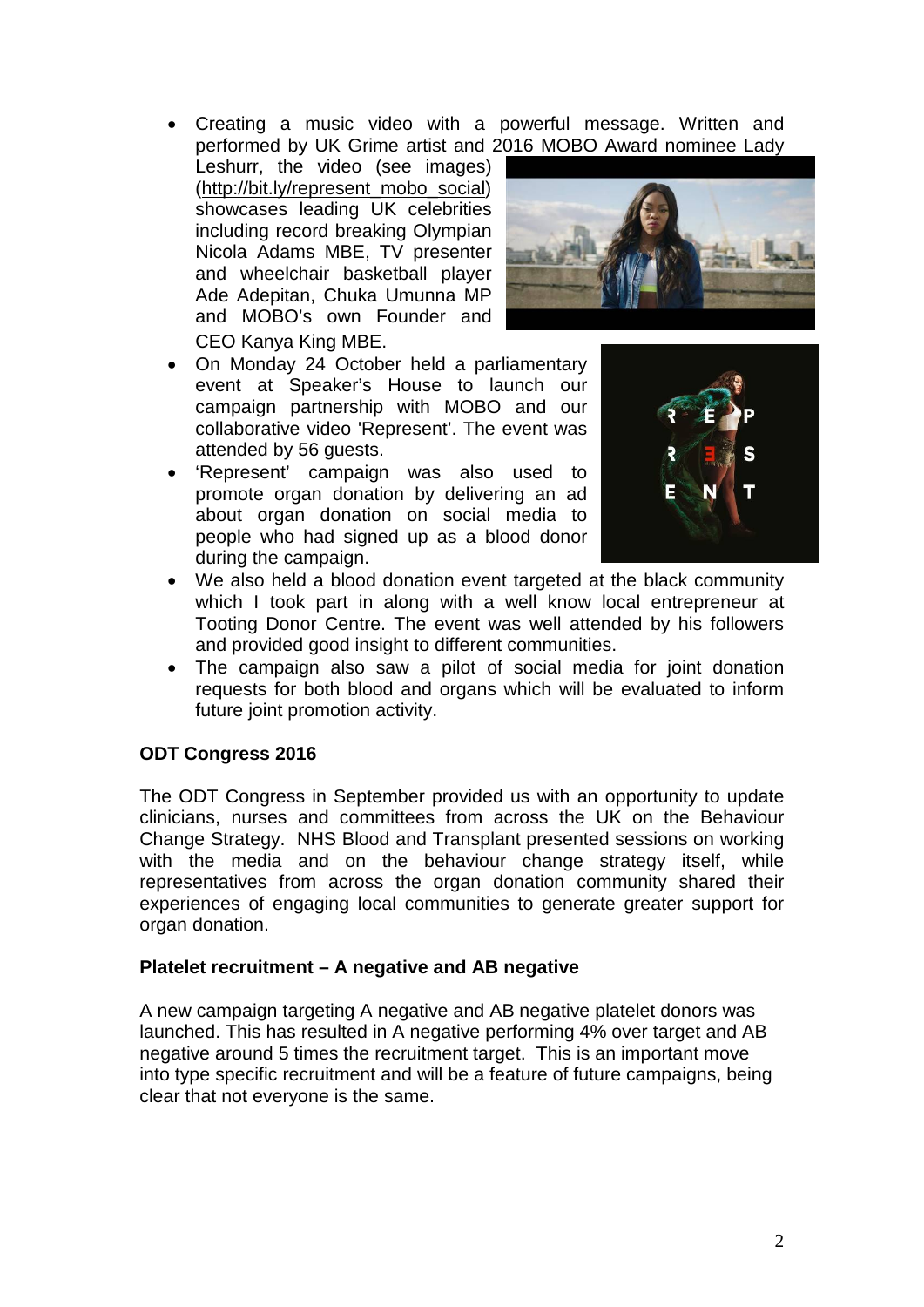The new proposition for platelet recruitment and conversion is shown below 'are you gold blooded'



# **5. Digital Performance**

## **Blood**

- Overall traffic has decreased slightly MOM by 3%, but has not dropped back to levels post International Missing Type activity.
- Number of new donor registrants has dropped slightly MOM by 2.8%, but both number of registrations and conversion rate remain fairly stable.
- Number of appointment bookings have increased MOM from 55,160 to 57,321.

# **ODT**

- Overall traffic has decreased MOM by 28% and YOY by 42%. This is a reflection of less campaign activity and media prominence compared to last year with the Gift of Life, Pride of Britain awards and Opt out activity.
- This has impacted registration numbers which also declined both MOM and YOY, a loss of some partner activity has also contributed to this.
- The winter campaign, upcoming Eastenders storyline and proposed partner recommendations are expected to drive traffic and registrations over the next few months.

# **6. Performance and Management**

#### 6.1. **Operations**

Overall blood stock levels have been in the 3 – 4 days of stock cover level for most of the period, with a small but steady increase. Stock mix however is consistent and balanced. Work on stock management continues to ensure that component substitution is minimised.

Sales in DTS continue to perform well. ODT is below plan but numbers of donors per day remains inconsistent. The first phase of the hub programme went live with urgent hearts now being allocated via the new system and work on the next stage in progress. The fact we have